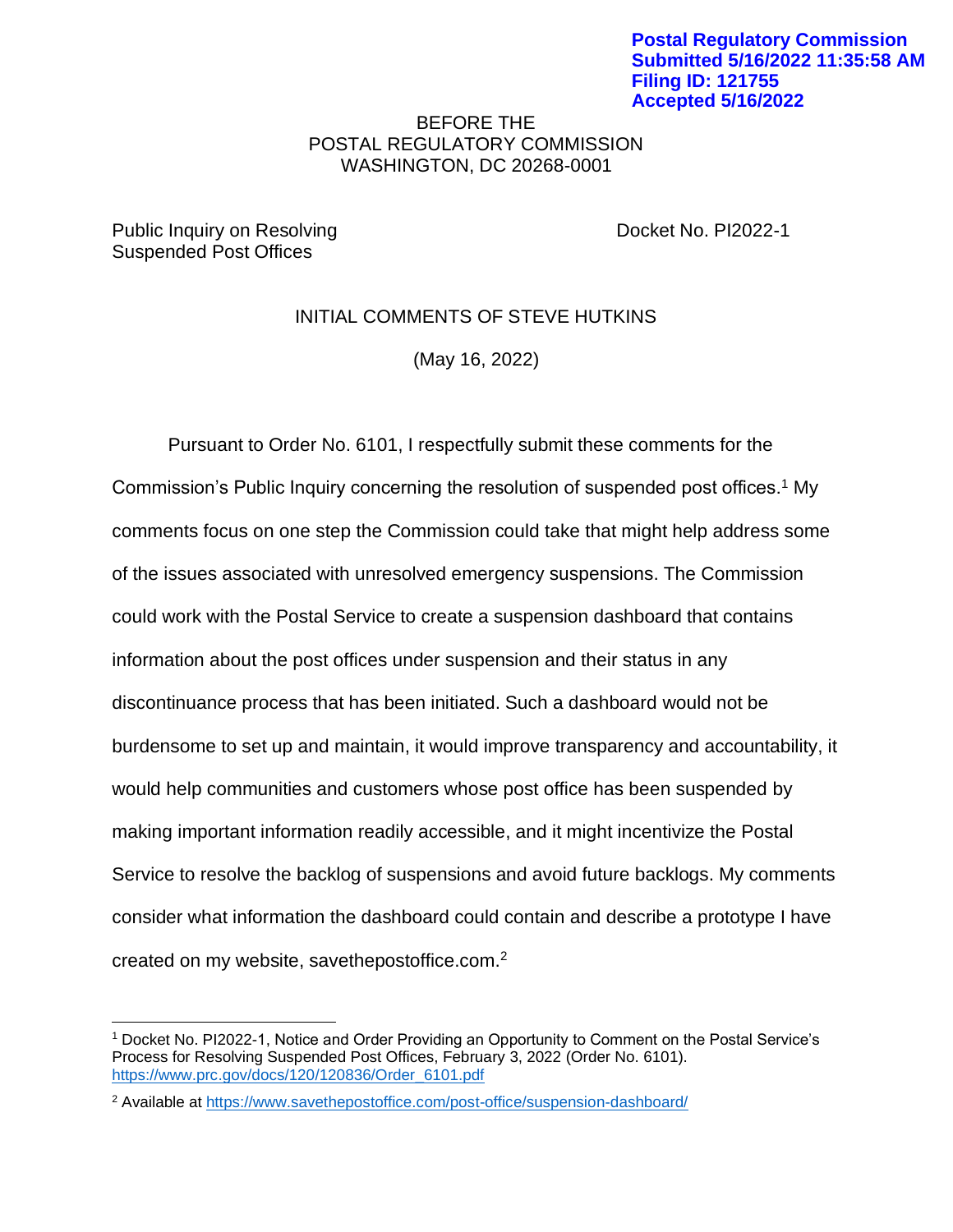I have been following post office suspensions and discontinuances on savethepostoffice.com since 2011. The site includes articles about more than 150 suspensions, discussions of issues concerning suspensions and discontinuances, and many lists and maps inventorying suspensions and closures.<sup>3</sup> I have also contributed comments on previous Commission dockets concerning suspensions and closings.<sup>4</sup>

#### **The Backlog**

Over this past decade, one of the main issues regarding post office closures has been emergency suspensions. In many cases, it appeared to local communities and other observers that the Postal Service was using the suspension provision to close post offices without going through a lengthy discontinuance process and without making a good faith effort to solicit public comment. As the Commission has previously stated, the Postal Service may be circumventing post office discontinuance requirements, such as obtaining and considering customer input, "by suspending post offices and allowing them to simply remain suspended without any action."<sup>5</sup>

<sup>&</sup>lt;sup>3</sup> Archived at [https://www.savethepostoffice.com/tag/emergency-suspensions/.](https://www.savethepostoffice.com/tag/emergency-suspensions/) One of my inventory articles was cited in *United States Postal Service: A Sustainable Path Forward: Report from the Task Force on the United States Postal System*, December 2018 at 15 (footnote 51). [https://home.treasury.gov/system/files/136/USPS\\_A\\_Sustainable\\_Path\\_Forward\\_report\\_12-04-2018.pdf](https://home.treasury.gov/system/files/136/USPS_A_Sustainable_Path_Forward_report_12-04-2018.pdf)

<sup>4</sup> See Initial Comments on the Commission's Jurisdiction Over Post Office Closings (Feb. 4, 2016) and Initial Comments Regarding the Commission's Section 701 Report (June 14, 2016). [https://www.prc.gov/docs/94/94905/Hutkins%20re%20PI2016-2.pdf;](https://www.prc.gov/docs/94/94905/Hutkins%20re%20PI2016-2.pdf) [https://www.prc.gov/docs/96/96200/Hutkins\\_Comments\\_on\\_701\\_Report.pdf](https://www.prc.gov/docs/96/96200/Hutkins_Comments_on_701_Report.pdf)

<sup>5</sup> Order No. 6101 at 20, quoting Order No. 335 at 3, Docket No. PI2010-1, Notice and Order Providing an Opportunity to Comment, November 9, 2009. [https://www.prc.gov/docs/65/65562/Order\\_No\\_335.pdf](https://www.prc.gov/docs/65/65562/Order_No_335.pdf)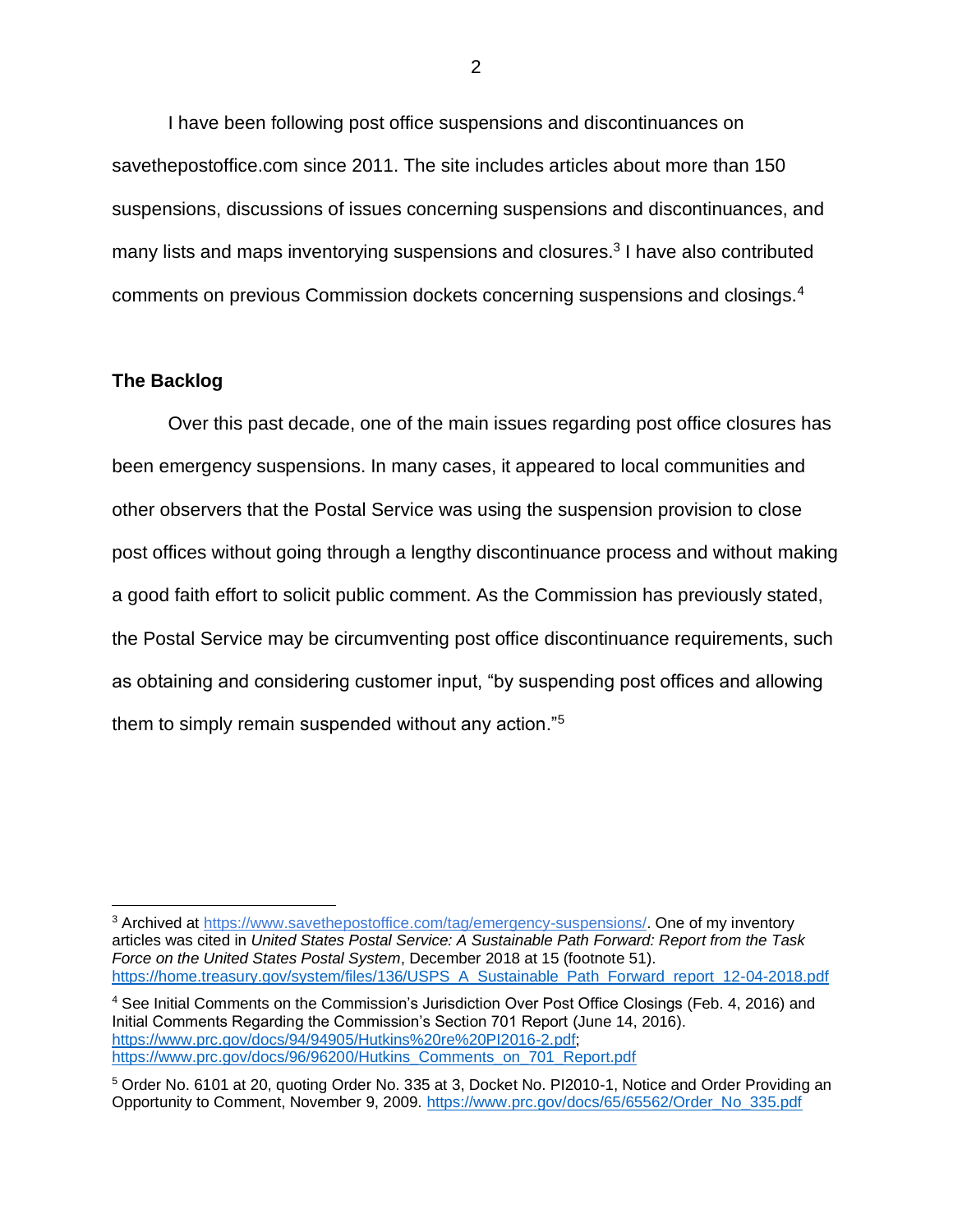This is not a new problem. In 1999 Congress held a hearing about post office closures and suspensions.<sup>6</sup> Howard Foust, the President of NAPUS, presented a Congressional committee with a list with over 500 offices "under temporary emergency suspension," 220 of which were over five years old. "That does not sound like temporary to me," Foust told Congress. People affected by the suspensions, he testified, "have concluded that the Postal Service has elected to circumvent the Postal Reorganization Act procedure for closing a post office by using the suspension ploy."

The Commission has been tracking suspensions for many years as part of its annual compliance review and to follow up on its 2010 Public Inquiry docket on suspensions. As of the end of FY 2016, there was a backlog of 662 suspensions, many going back ten years or more.<sup>7</sup> The Commission has repeatedly and consistently encouraged the Postal Service to clear this backlog. Some progress has been made. Approximately 456 of the suspensions from FY 2016 have been resolved, nearly all by discontinuing the post office. But at the same time, new suspensions have been added to the backlog list. At the end of FY 2021 there was a backlog of 425 suspended offices.<sup>8</sup>

According to Order No. 6101, the Commission seeks to expedite the resolution of this backlog out of "concern regarding the apparent lack of commitment by the Postal

<sup>&</sup>lt;sup>6</sup> Guidelines for the Relocation, Closing, Consolidation or Construction of Post Offices, Hearing before the International Security, Proliferation, and Federal Services Subcommittee (October 7, 1999). <https://www.govinfo.gov/content/pkg/CHRG-106shrg61701/html/CHRG-106shrg61701.htm>

<sup>7</sup> See Docket No. ACR 2017, Library Reference USPS-FY17-33, December 29, 2017, folder "USPS.FY17.33.Files," Excel file "Post.Office.FY2017.xlsx," Tab "Suspended Start of FY17." <https://www.prc.gov/dockets/document/103288> Available at [https://tinyurl.com/2p946mtw.](https://tinyurl.com/2p946mtw)

<sup>&</sup>lt;sup>8</sup> See Docket No. ACR 2021, Responses of the United States Postal Service to Questions 1-21 of Chairman's Information Request No. 11, February 11, 2022, ChIR 11 Response Attachments, Tab "Suspended End of FY21." [https://www.prc.gov/dockets/document/120910.](https://www.prc.gov/dockets/document/120910) Available at [https://tinyurl.com/y8rjjrus.](https://tinyurl.com/y8rjjrus)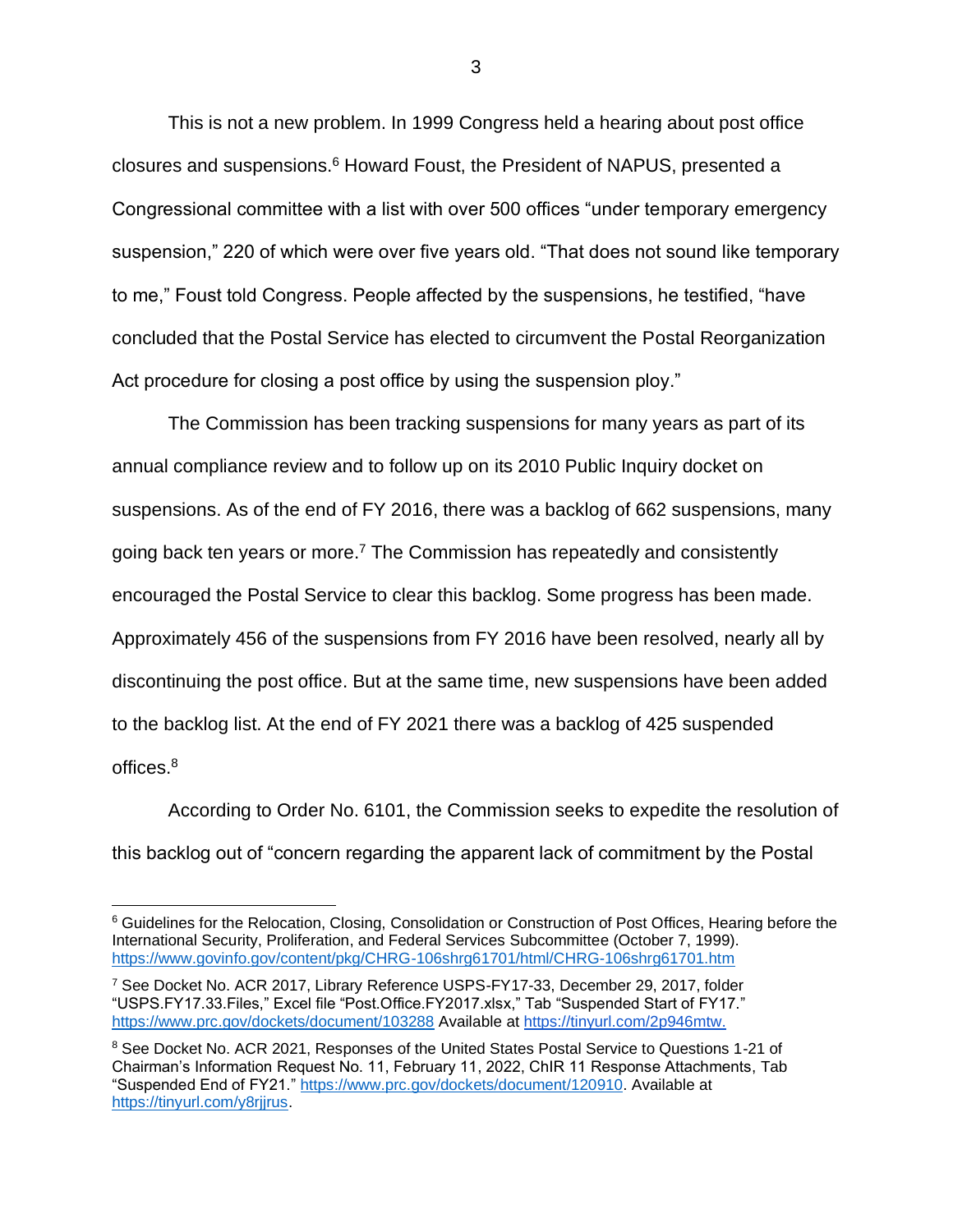Service in addressing and resolving" them. Order at 3. The Commission offers no specific suggestions about how resolving the suspensions might be expedited, and it's not clear what steps would be within the Commission's authority. According to the USPS Discontinuance Guide, the Commission has no role when the Postal Service suspends a particular post office, and its role in the discontinuance process for individual post offices is limited to responding to appeals.<sup>9</sup> The Commission has not identified any penalties it might impose on the Postal Service for failure to clear this backlog or for using the suspension provision to conduct de facto discontinuances.

### **Suspension Bills**

Congress has addressed the suspension issues on several occasions. In 1999 Representative Earl Blumenauer introduced H.R.670 (S.556). It included a provision that was intended to prevent the Postal Service from misusing the right to suspend services by guaranteeing that suspensions would last no longer than 180 days.<sup>10</sup>

In 2016 Senators Claire McCaskill and Jerry Moran introduced S.3452, the Post Office Discontinuance Accountability Act.<sup>11</sup> It addressed the problem of long-term suspensions by requiring the Postal Service to either proceed with a discontinuance procedure or restore service within 180 days after a suspension occurs. If the post office

<sup>9</sup> United States Postal Service, Postal Service-Operated Retail Facilities Discontinuance Guide, Handbook PO-101, October 2012. See Docket No. ACR2020, Responses of the United States Postal Service to Questions 1- 26 of Chairman's Information Request No. 3, January 22, 2021, "ChIR.3.Response.Attachments.zip," folder "ChIR 3 Question 13," PDF file "ChIR.3.Q.13.Handbook.PO\_101.pdf." [https://www.prc.gov/dockets/document/115895/](https://www.prc.gov/dockets/document/115895). Available at [http://www.savethepostoffice.com/wp-content/uploads/2022/05/Handbook.PO\\_101.pdf](http://www.savethepostoffice.com/wp-content/uploads/2022/05/Handbook.PO_101.pdf)

**<sup>10</sup>** H.R.670 - Post Office Community Partnership Act of 1999, Feb. 10, 1999. <https://www.congress.gov/bill/106th-congress/house-bill/670>

**<sup>11</sup>** S.3452 - Post Office Discontinuance Accountability Act of 2016, Sept. 28, 2016. <https://www.congress.gov/bill/114th-congress/senate-bill/3452/>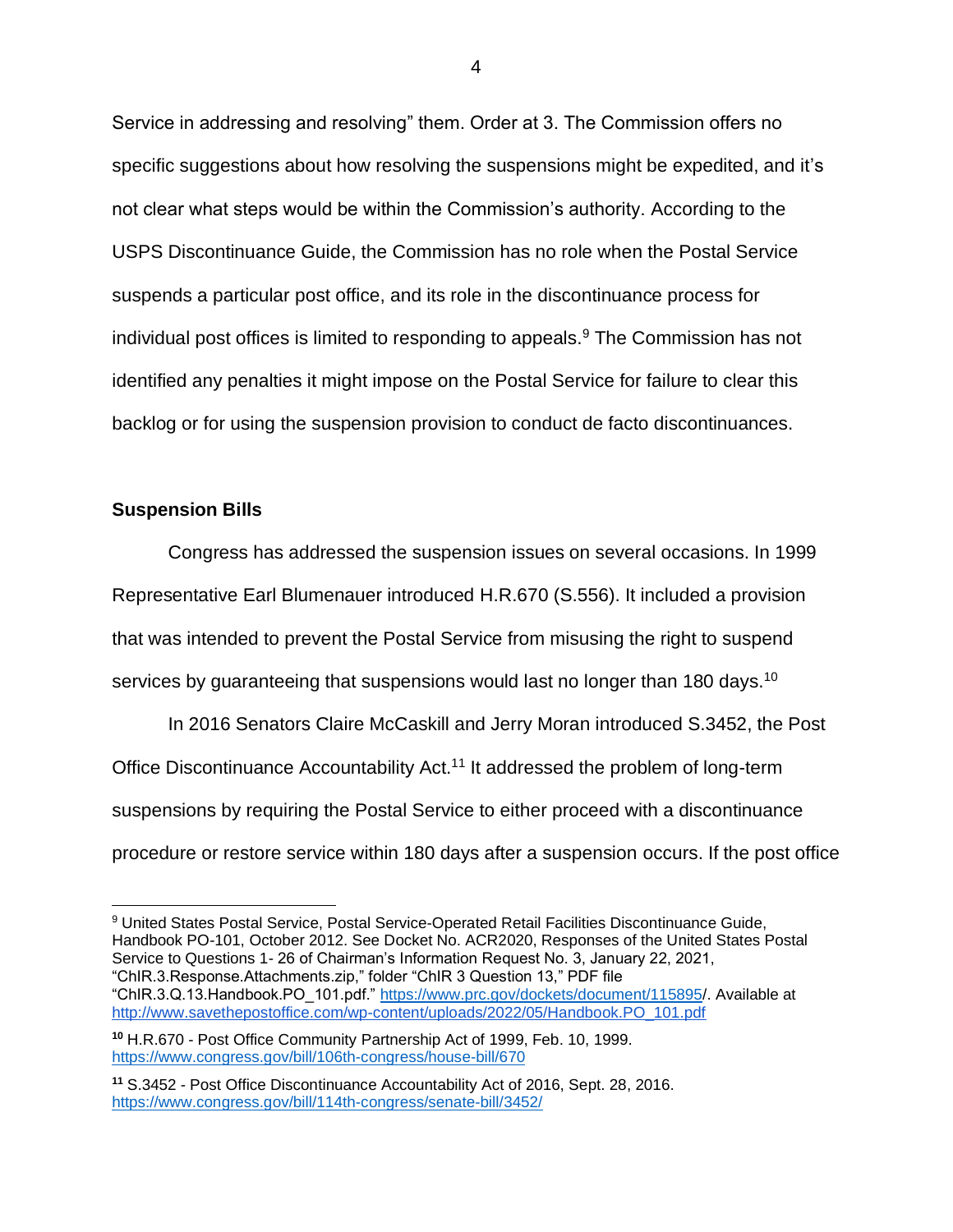were still suspended after a year, the Postal Service would be required to offer additional opportunities for public input, including an in-person meeting. The bill would also prohibit suspending a post office due solely to a lease expiration, which remains the most common cause for a suspension and was one of the main topics of the Commission's 2010 Public Inquiry docket.<sup>12</sup>

In 2018, Senator McCaskill introduced a new version of her suspension bill, S.1204.<sup>13</sup> It added a provision that would have allowed a person served by a post office to file an appeal to the Commission if it has been suspended for more than one year, and it also required the Postal Service to consult with the Commission about revisions of Handbook PO-101 regarding suspensions.

Also in 2018, Senator Thomas Harper introduced S.2629 - Postal Service Reform Act of 2018.<sup>14</sup> While not focused primarily on suspensions, this bill contained a section (213) that encompassed many aspects of the suspension process. It addressed long-term suspensions by requiring the Postal Service to host a second public meeting if service has not been restored after 180 days and a third meeting if service has not been restored after one year.

Earlier this year, Congresswoman Cynthia Axne of Iowa introduced a bill that would require the Postal Service to create a suspension dashboard.<sup>15</sup> H.R.6355, The

<sup>&</sup>lt;sup>12</sup> Docket No. P12010-1, Order No. 335, Notice and Order Providing an Opportunity to Comment, November 9, 2009. [https://www.prc.gov/docs/65/65562/Order\\_No\\_335.pdf](https://www.prc.gov/docs/65/65562/Order_No_335.pdf)

**<sup>13</sup>** S.1204 - Post Office Discontinuance Accountability Act of 2018, May 23, 2017 <https://www.congress.gov/bill/115th-congress/senate-bill/1204/>

**<sup>14</sup>** S.2629 - Postal Service Reform Act of 2018, April 9, 2018 [https://www.congress.gov/bill/115th](https://www.congress.gov/bill/115th-congress/senate-bill/2629/)[congress/senate-bill/2629/](https://www.congress.gov/bill/115th-congress/senate-bill/2629/)

**<sup>15</sup>** H.R.6355 - To require the Postal Service to establish a website providing information on post offices experiencing emergency suspensions, and for other purposes, Jan. 6, 2022 <https://www.congress.gov/bill/117th-congress/house-bill/6355>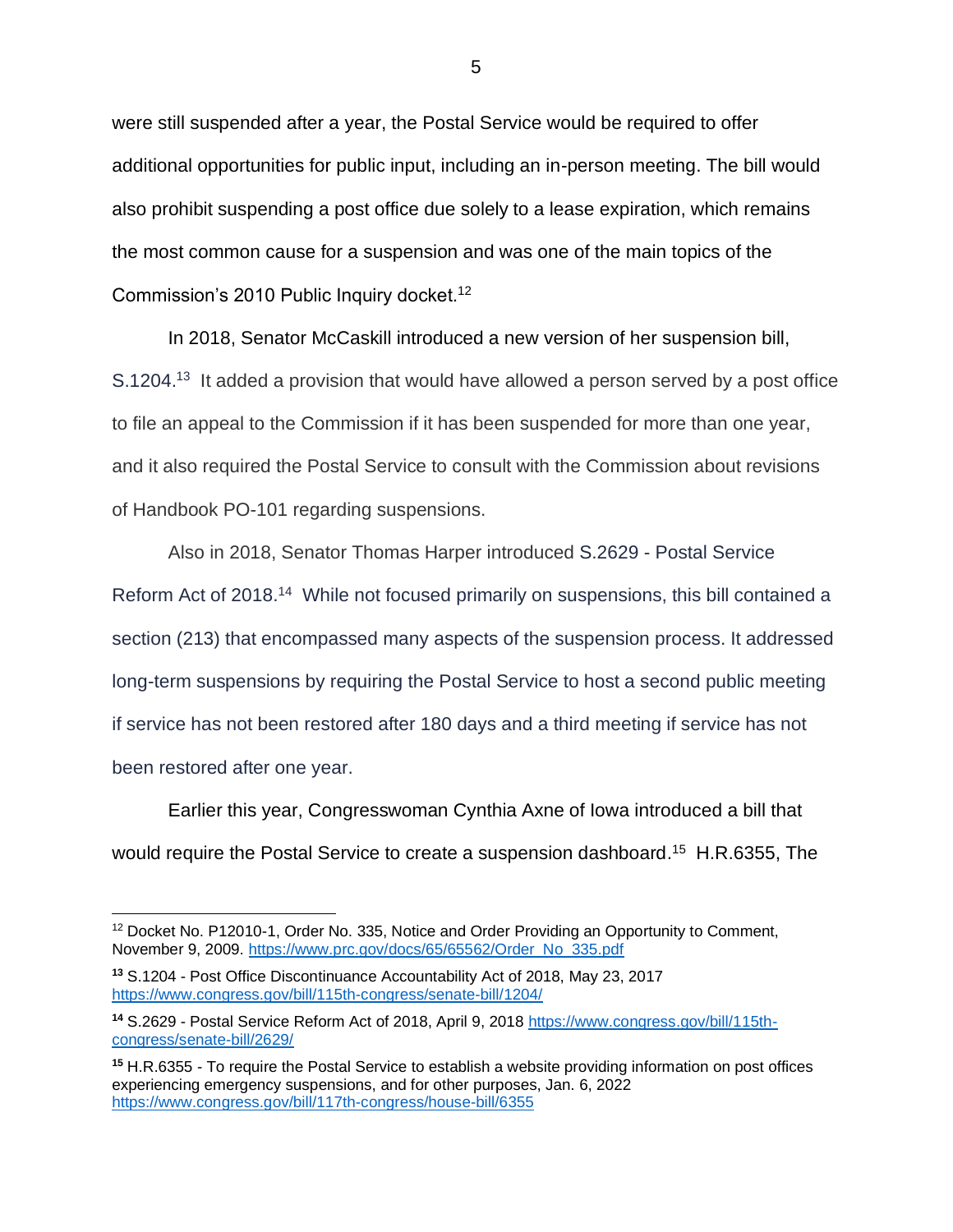Postal Suspension Transparency Act, responds to concerns from Axne's constituents who had experienced a suspension and to a recent OIG report on suspensions.<sup>16</sup> It would "require the Postal Service to establish a website providing information on post offices experiencing emergency suspensions, and for other purposes." H.R.6355 is specific about what this "public-facing dashboard" would contain for each suspended office:

- a. A street address
- b. The date on which the relevant emergency suspension for such covered post office took effect
- c. The reason for such emergency suspension
- d. Alternative services available, including how to request curbside delivery
- e. The location of, and hours of operation for, the nearest facility providing retail access to postal services
- f. To the extent practicable, the estimated date on which operations at such covered post office will resume

The bill indicates that the dashboard should be interactive and enable a user to

search, filter, sort and download the data. Noting how much people depend on the post

office and how important it is for facility closures to be quickly addressed,

Congresswoman Axne describes the legislation as "a commonsense way to make sure

the Postal Service is keeping everyone informed in the event of unforeseen

disruptions."<sup>17</sup>

<sup>16</sup> United States Postal Service, Office of Inspector General, Report No. SM-AR-18-007, *U.S. Postal Service Emergency Suspension Process*, September 24, 2018. <https://www.uspsoig.gov/sites/default/files/document-library-files/2018/SM-AR-18-007.pdf>

**<sup>17</sup>** "Rep. Axne Unveils Bill to Boost Public Transparency at the U.S. Postal Service" [https://axne.house.gov/media/press-releases/rep-axne-unveils-bill-boost-public-transparency-us-postal](https://axne.house.gov/media/press-releases/rep-axne-unveils-bill-boost-public-transparency-us-postal-service)[service](https://axne.house.gov/media/press-releases/rep-axne-unveils-bill-boost-public-transparency-us-postal-service)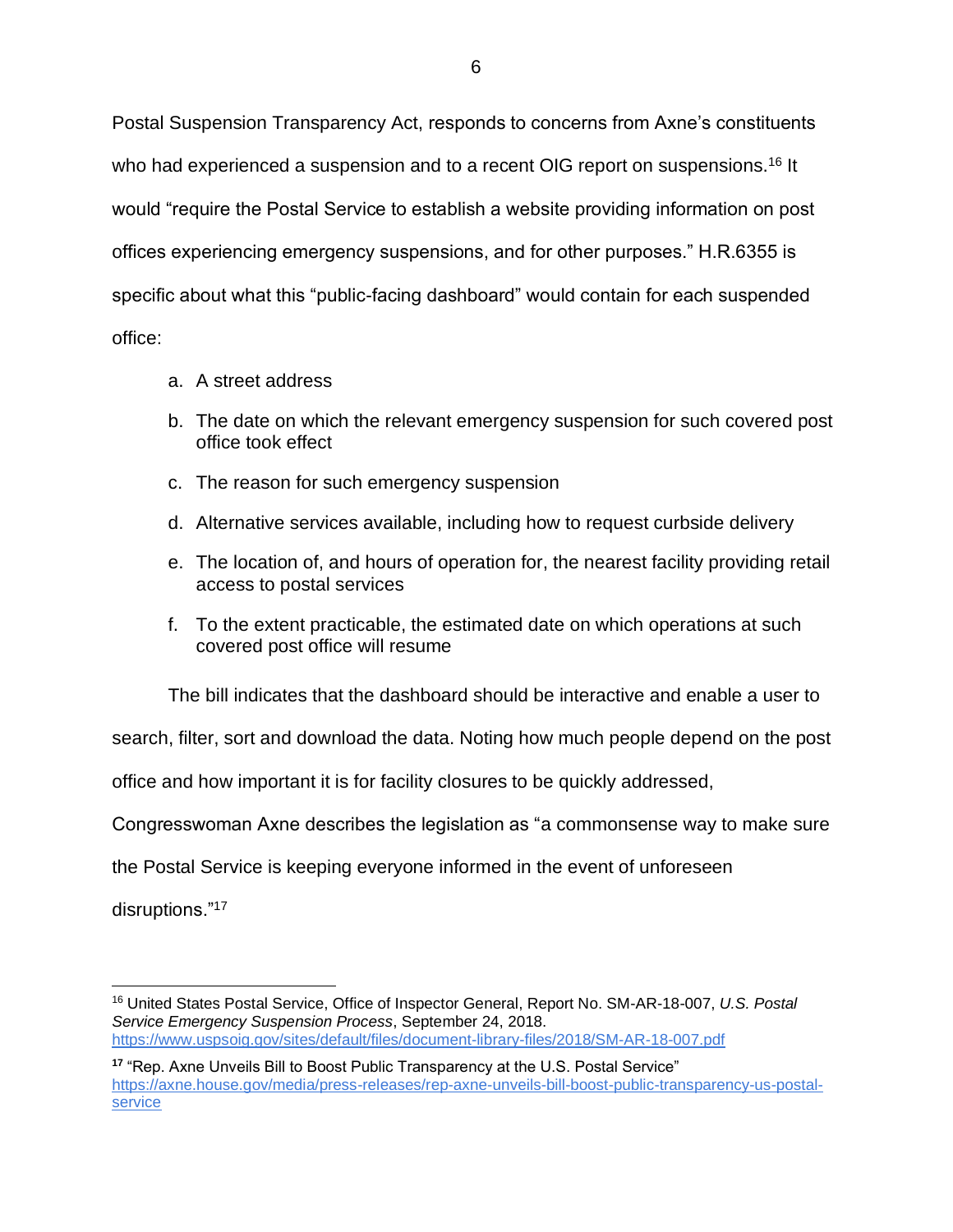#### **Service Disruption Alerts**

The Postal Service already maintains a section on its website about recent service disruptions alerts. There are notices about the most recent disruptions, state by state, as well as a national map and a spreadsheet list.<sup>18</sup> The spreadsheet contains the following information:

- a. Name of post office
- b. Date of disruption
- c. Date of last update
- d. Affected ZIP code areas
- e. State
- f. Reason for disruption
- g. Projected resume date for operations
- h. Operations impacted (including retail)
- i. Location where operations have been moved

These service disruptions usually involve weather events like hurricanes and earthquakes, but in some cases the causes are like those that can lead to a suspension, such as safety issues and structural damage. Some of the post offices on the service disruption report are described as having been suspended, and some appear on the suspension lists shared with the Commission. But most of the offices on the disruption alert spreadsheet are not on the suspension lists, and most of the offices

<sup>&</sup>lt;sup>18</sup> The Residential Service Disruption page is available at [https://about.usps.com/newsroom/service](https://about.usps.com/newsroom/service-alerts/residential/welcome.htm)[alerts/residential/welcome.htm.](https://about.usps.com/newsroom/service-alerts/residential/welcome.htm) The latest service alert spreadsheet is at [https://about.usps.com/newsroom/service-alerts/msureport.xls.](https://about.usps.com/newsroom/service-alerts/msureport.xls) The report as of May 3, 2022, is at <https://tinyurl.com/y65wczsy>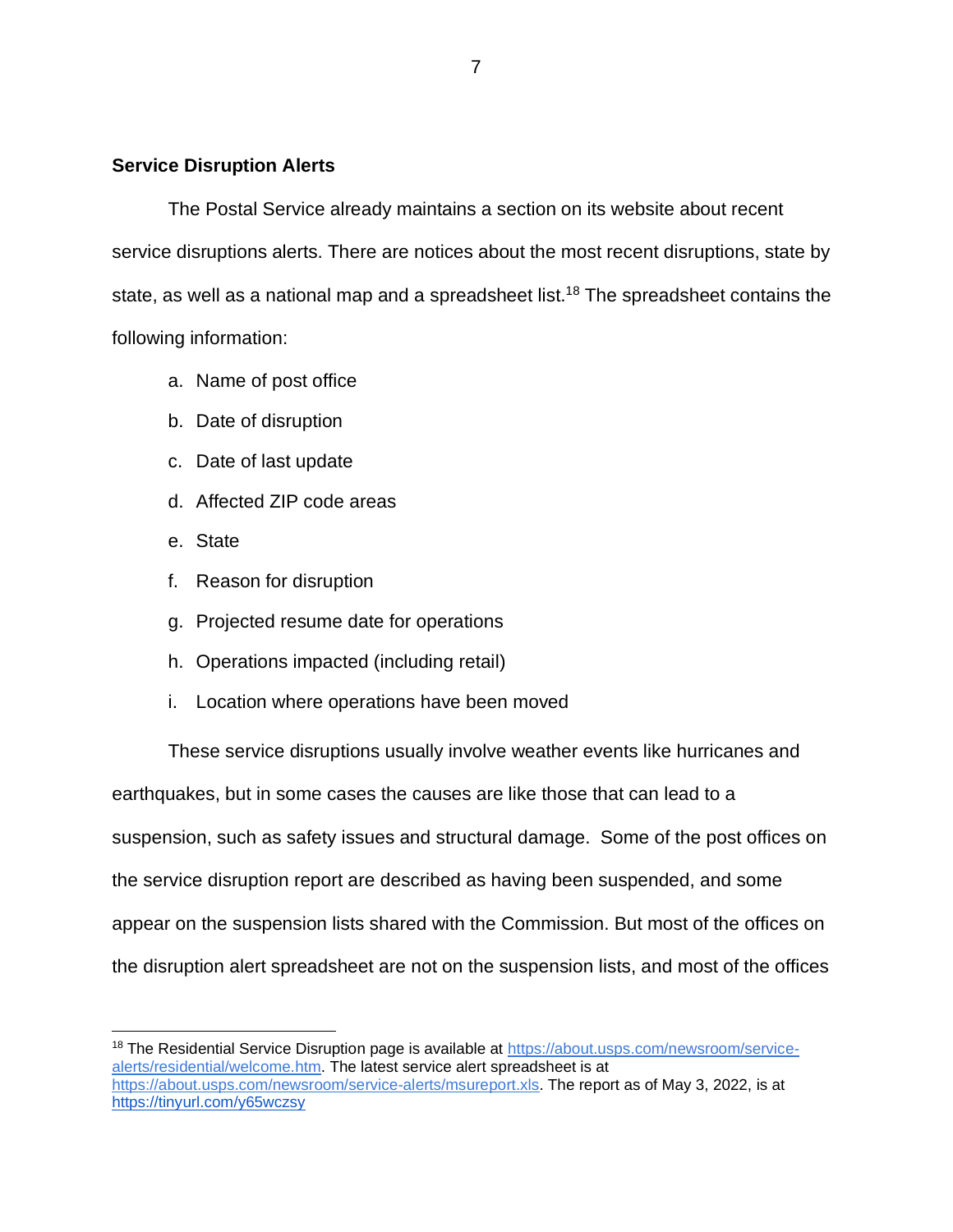on the suspension lists are not on the disruption list.<sup>19</sup> Consequently, it's not clear when a "disruption" becomes a "suspension" and vice versa. In any case, the disruption alert spreadsheet is another model for what data a suspension dashboard might include.

In addition to the service alert page, the Postal Service maintains a Find USPS Locations website, which has a page for each post office containing its address, retail services, hours of operation, and location map.<sup>20</sup> The site does not indicate if a post office has been suspended. Instead, suspended offices are typically removed from the site completely. In some cases, however, the PO Locator shows offices as still in operation even though they appear on the suspension lists. $21$ 

### **The Administrative Record**

Another source of ideas for a suspension dashboard is the administrative record that the Postal Service develops during the discontinuance process. As part of the process, this record must be made available to the public, and when an appeal is filed over a discontinuance, the Postal Service is also required by 39 CFR § 3021.21 to file the administrative record with the Commission.

The administrative record typically includes several components, many of which may also be included in the proposal that initiates a discontinuance study.:

<sup>&</sup>lt;sup>19</sup> The May 3, 2022, disruption report contains 349 post offices. For approximately 97 of them, the disruption occurred during FY 2021 and included "no retail." Approximately 18 of these offices appear on the suspension list as suspended during FY2021. (See ACR2021, Responses of the United States Postal Service to Questions 1-21 of Chairman's Information Request No. 11, February 11, 2022, ChIR 11 Response Attachments, Tab "Suspended During FY21." Available at [https://tinyurl.com/y8rjjrus.](https://tinyurl.com/y8rjjrus)) Over 90 offices thus experienced a disruption of retail services but were not classified as suspended.

<sup>20</sup> <https://tools.usps.com/find-location.htm>

 $21$  At least 25 offices that show as still suspended on the February 11, 2022, suspension list appear as open on the USPS Find Locations page. It's not clear if this is because the Locator site has not been updated, the suspended office had not been identified correctly, or some other reason.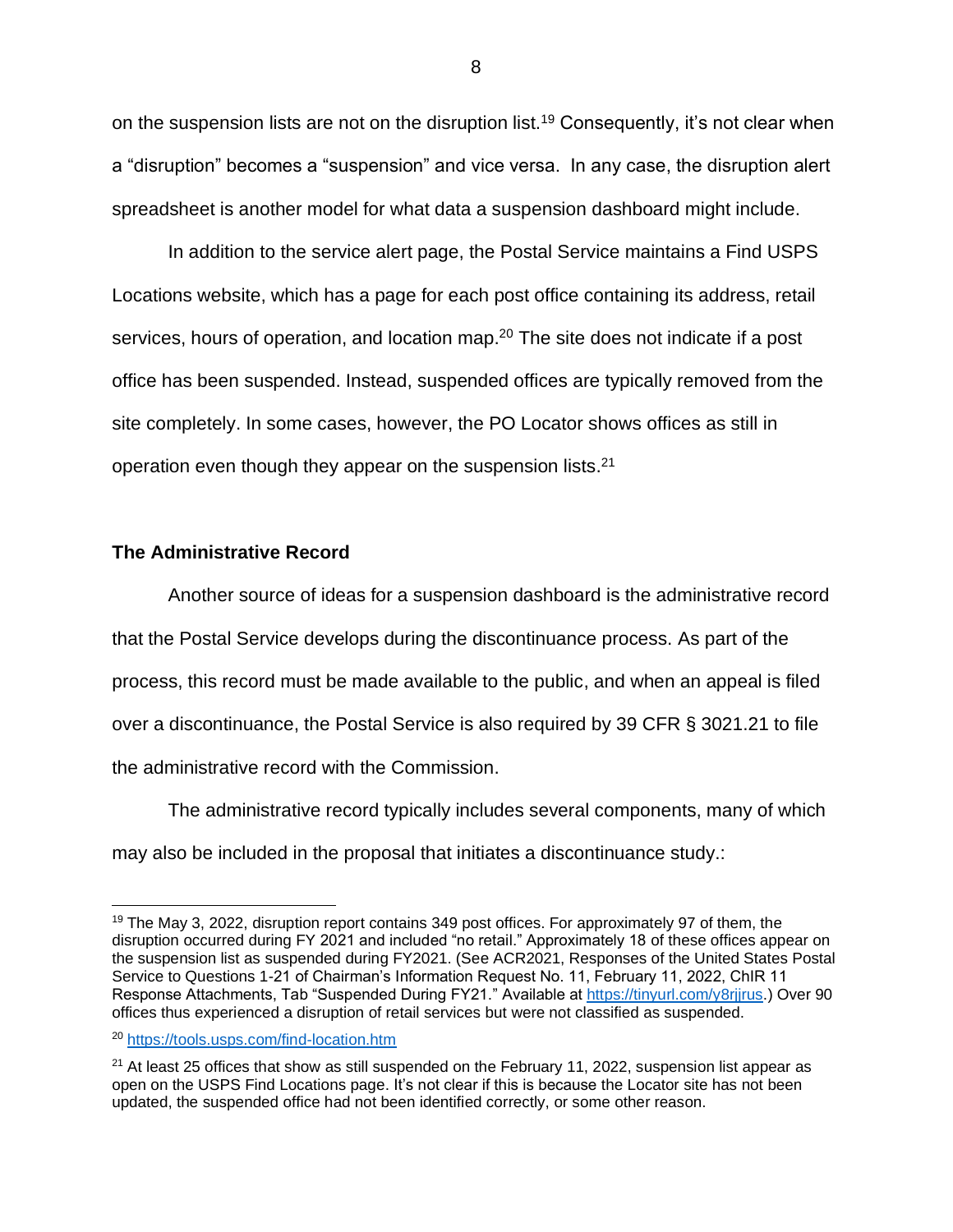- a. The post office's location and hours of operation
- b. A list of nearby post offices, with their addresses and hours from the USPS Find Locations page and a map, particularly the office where boxes were relocated, with distances to these other locations
- c. Photographs of the post office exterior
- d. The number of post office boxes in use
- e. A summary of the concerns expressed at the community meeting and comments submitted in writing, along with the USPS responses
- f. A discussion of the advantages and disadvantages of the proposal to discontinue
- g. Potential effects of a closure on community
- h. Potential effects on postal employees
- i. Economic savings, with annual lease costs, renewal dates and options, as well as basic data about revenue, workload and transactions
- j. Notice of the right to appeal to the Commission<sup>22</sup>

The proposal to discontinue and the administrative record must be made

available to the public for inspection by posting them in the retail facility under study and

at other facilities "likely to serve a significant number of customers of the facility under

study." PO-101 at 25. In the case of a suspension, the proposal must also be posted at

the installation providing alternative services. Given the difficulties of making these

materials available for suspended post offices, an online dashboard would be a very

useful way to share this record.

 $22$  The Postal Service takes the position that appeal rights apply to "Post Offices only," not stations and branches, and the notice of appeal rights is typically not included in the final determination posting. Handbook PO-101 at 22.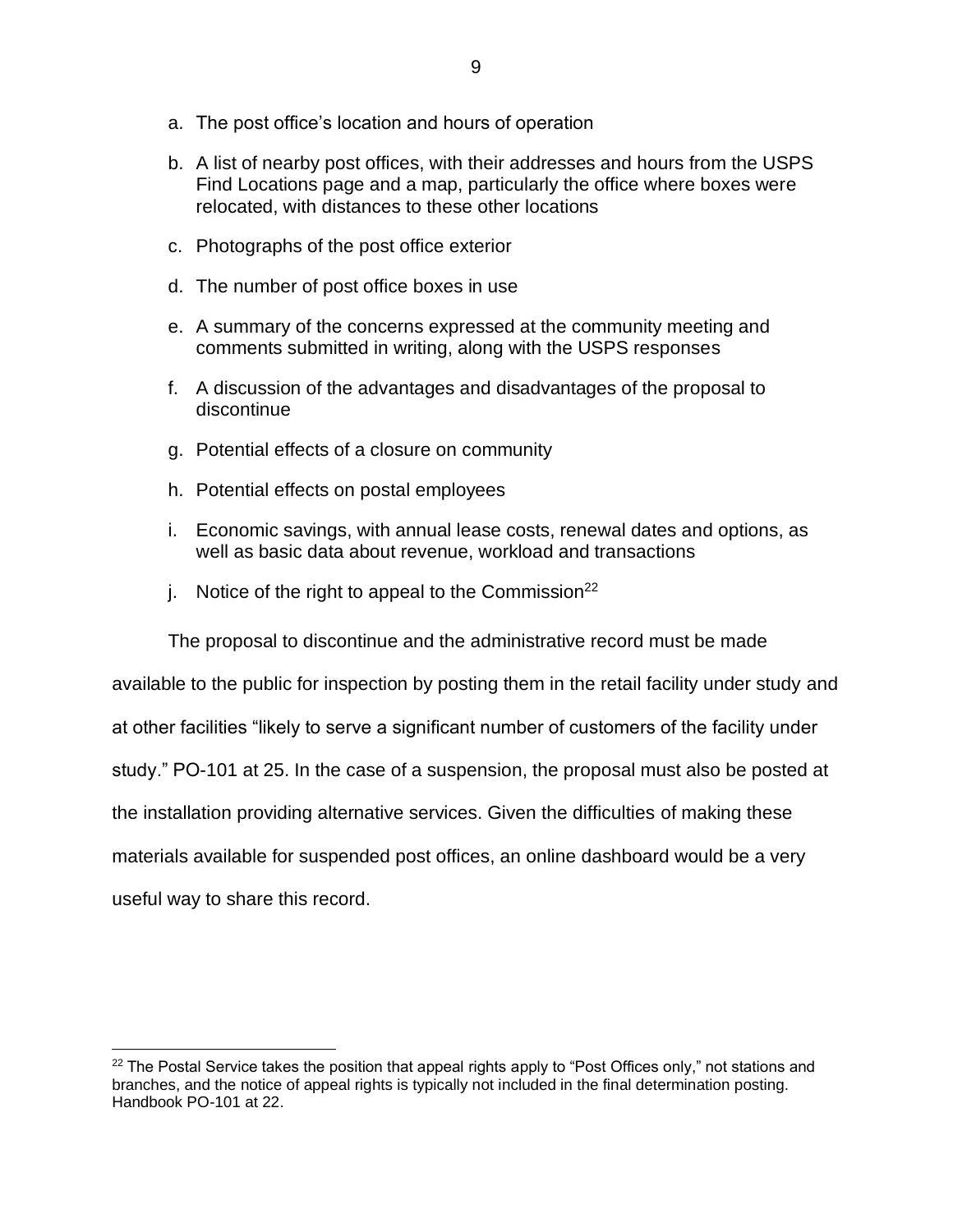# **A Prototype Dashboard**

To illustrate what a suspension dashboard could look like, my website offers a prototype.<sup>23</sup> It contains some of the information called for by H.R.6355, as well as the kind of information found on the USPS service disruption alert page and the administrative record for discontinuances. The dashboard includes all the data on the suspension spreadsheets the Postal Service has been providing the Commission, combined with data from other sources, including a list provided in the POStPlan docket,<sup>24</sup> the USPS Facilities Reports on leased properties,<sup>25</sup> and other publicly available sites. It contains the following:

- a. Name of the office
- b. Address of the office<sup>26</sup>
- c. Date of suspension, reason for suspension, dates for the proposal and community meeting, and the stage in the reopening or discontinuance process (from the lists provided by the Postal Service to the Commission);
- d. A photo of the exterior (usually from Google Street Views)
- e. A link to a Google map showing the location of the office
- f. A link to a Google map showing post offices in the surrounding area
- g. Distances in drive time and miles to the nearest post office (based on the Google map)

<sup>&</sup>lt;sup>23</sup> Available at <https://www.savethepostoffice.com/post-office/suspension-dashboard/>

 $24$  For data on POStPlan levels, workload, and distance to APO, see Docket No. N2012-2, Library Reference USPS-LR-N2012-2/11, Summary Updated.xls, July 19, 2012. [https://www.prc.gov/dockets/document/83663.](https://www.prc.gov/dockets/document/83663) Available at [https://tinyurl.com/47pd48xj.](https://tinyurl.com/47pd48xj)

<sup>25</sup> See USPS Leased Facilities Reports, available at [http://about.usps.com/who-we-are/foia/leased](http://about.usps.com/who-we-are/foia/leased-facilities/report.htm)[facilities/report.htm.](http://about.usps.com/who-we-are/foia/leased-facilities/report.htm) The dashboard uses a 2015 version of these reports, archived at [https://tinyurl.com/mr39w784.](https://tinyurl.com/mr39w784)

<sup>&</sup>lt;sup>26</sup> The addresses come from various sources, including a list on PostalPro, at <https://postalpro.usps.com/service-hubs-and-facilities/facilityfile> (available at [https://tinyurl.com/ms2b9syv\)](https://tinyurl.com/ms2b9syv), the POStPlan Summary Updated list, the USPS Facilities Reports, and Google searches.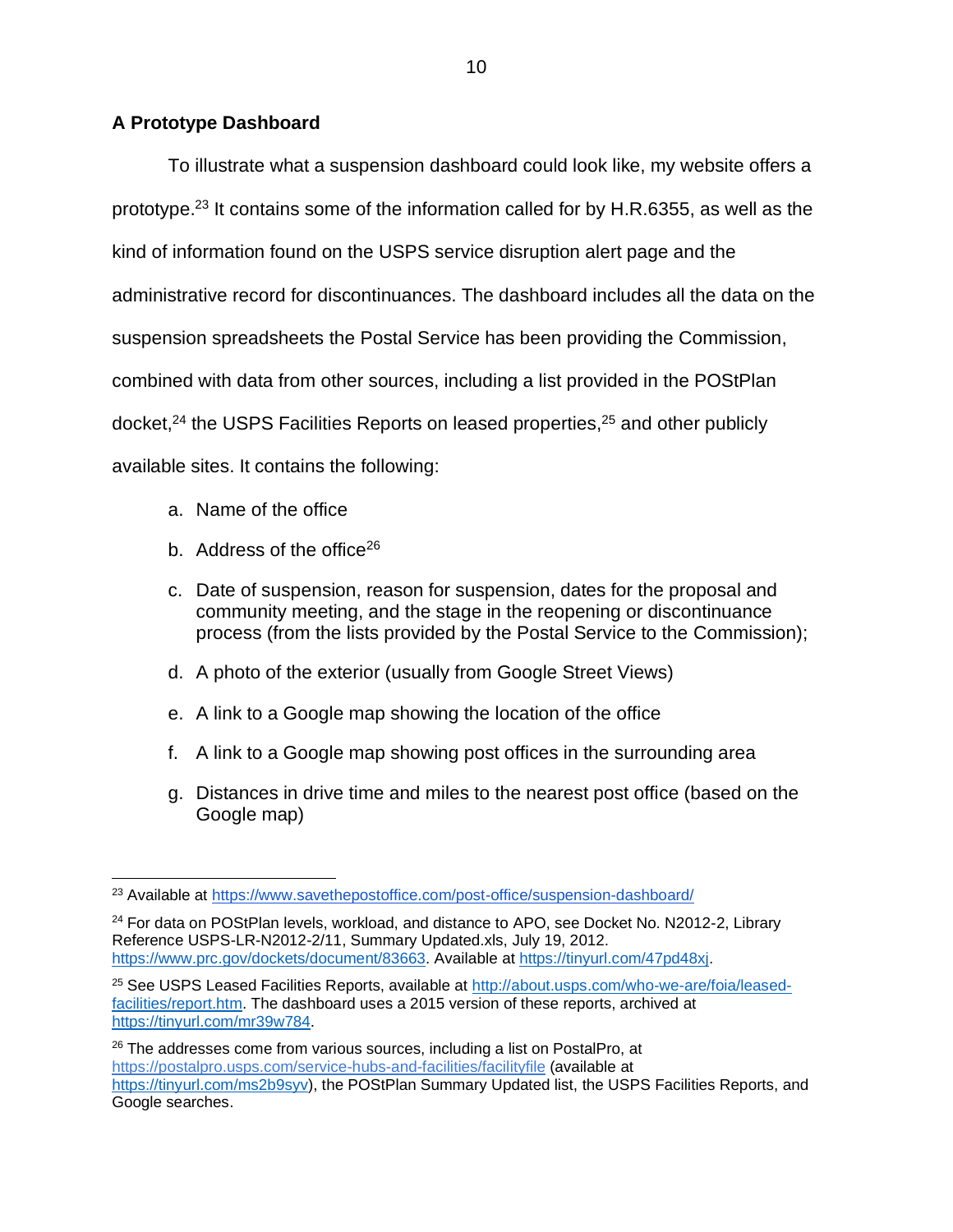- h. Distance to the Administrative Post Office (based on data shared in the POStPlan docket)
- i. POStPlan level (if applicable)
- j. Workload if POStPlan (if applicable)
- k. Number of post office boxes in use (also from the POStPlan docket)
- I. Population data on total pop and rural pop from the census<sup>27</sup>
- m. Lease data from the facilities reports
- n. Community profile information from Wikipedia
- o. Census data from a zip code website

This prototype dashboard contains some inaccuracies and is incomplete in several respects. In some cases, the post office's address on the dashboard may be incorrect because the suspension reports provided to the Commission do not always have enough information to determine the correct address, especially for suspensions that happened many years ago. Without a specific address, it is not possible to accurately identify the office, measure distances to alternative offices and do other spatial analysis, as suggested by Order 6101 at 4. The data on workload and distances to an Administrative Post Office were available only for the small offices covered by POStPlan. The census data on population, downloaded from the US Census website, was not available for every ZIP code, apparently because the Census uses ZIP Code Tabulation Areas.<sup>28</sup> The Postal Service's spreadsheet for the suspensions that occurred

<sup>&</sup>lt;sup>27</sup> See [https://www.census.gov/data.html.](https://www.census.gov/data.html) The population data has been downloaded from the Census site and posted on Google Docs at [https://tinyurl.com/5ce8xy58.](https://tinyurl.com/5ce8xy58)

<sup>&</sup>lt;sup>28</sup> According to Wikipedia, there are approximately 42,000 ZIP Codes and 32,000 ZCTAs. The reason that there is not one ZCTA for every ZIP Code is that only populated *areas* are included in the Census data, and thus ZIP Codes that only serve PO Boxes have no corresponding ZCTA. [https://en.wikipedia.org/wiki/ZIP\\_Code\\_Tabulation\\_Area](https://en.wikipedia.org/wiki/ZIP_Code_Tabulation_Area)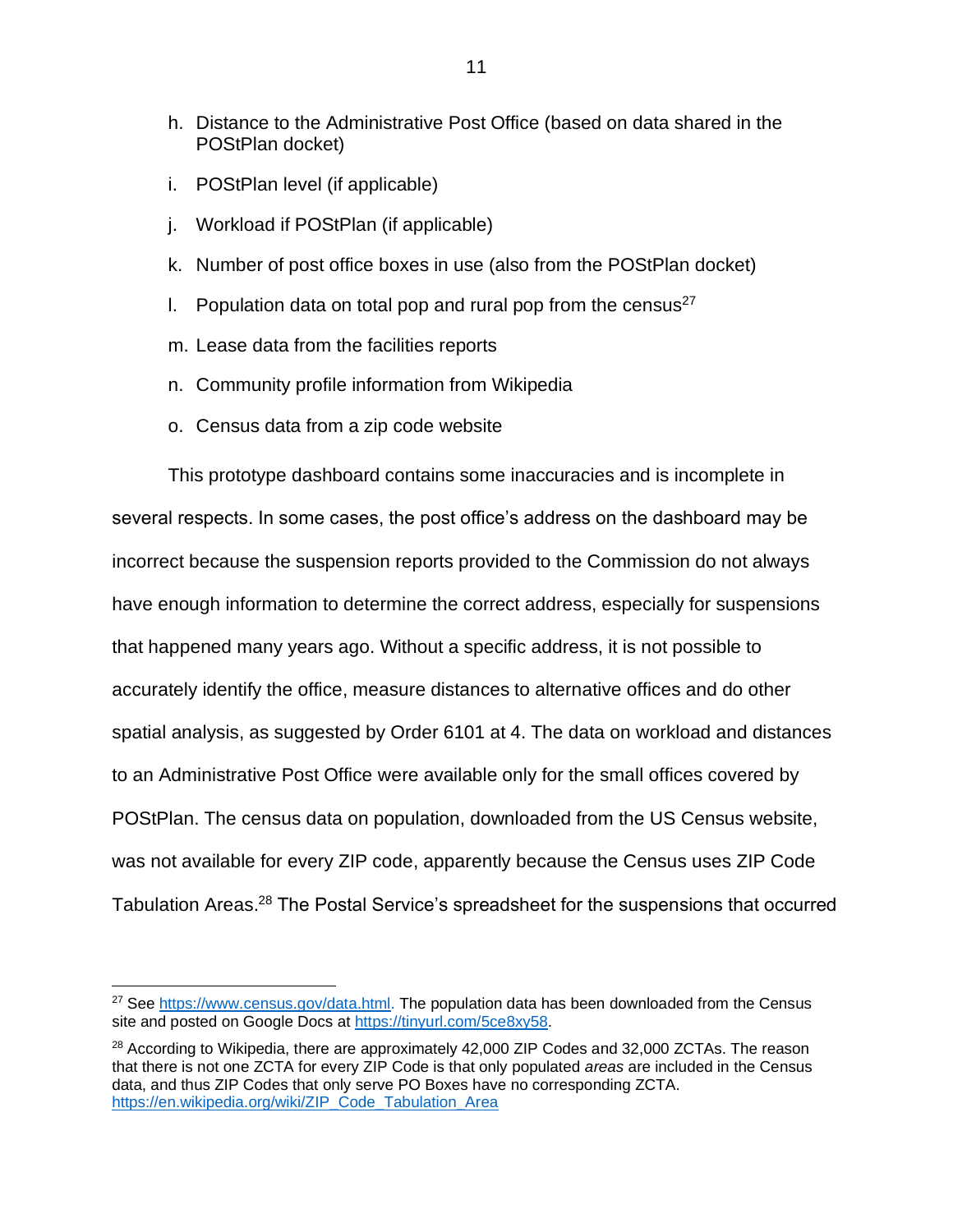after FY 2016 does not include information about the date when the proposal was submitted, the date of the public meeting, and the stage of the discontinuance process — information that was included in the spreadsheet on the FY 2016 list. The dashboard consequently lacks this important data. Finally, the dashboard does not contain any information about the alternate access facilities provided to customers of the suspended offices. While typically included in press releases and posting notices at local facilities, this information was not readily available for the 450 suspensions.

Despite these problems, the dashboard provides a model for how the information could be presented. Like the USPS Find Locations site, it has a page for each office.<sup>29</sup> As required by Representative Axne's bill, there's a table that can be searched, filtered, sorted and downloaded.<sup>30</sup> As one would find in a proposal to discontinue, the dashboard includes maps showing the surrounding post offices, distance and drive times to these other facilities, as well as information about boxes in use, lease costs, and so on.

There is also a national map with all the suspensions.<sup>31</sup> It has four layers, based on when the suspension took place and the categories in Commission Order 6101 at 27: (1) FY1984-FY2012 (i.e., pre-POStPlan suspensions); (2) FY2013-FY2016; (3) FY2017-2020; and (4) FY2021. Together, the first two layers contain the 206 suspensions remaining from FY 2016 and before; the third layer consists of those suspensions that took place after FY 2016, and the fourth layer, the recent suspensions.

The dashboard includes all the 453 offices suspended at the end of FY 2021, as cited in Order 6104, which was based on a library reference filed with the FY2021 ACR

<sup>29</sup> [https://www.savethepostoffice.com/post-office/suspension-dashboard/](https://www.savethepostoffice.com/post-office/suspension-dashboard)

<sup>30</sup> <https://www.savethepostoffice.com/suspended-post-office-table/>

<sup>31</sup> <https://www.savethepostoffice.com/suspended-post-office-map/>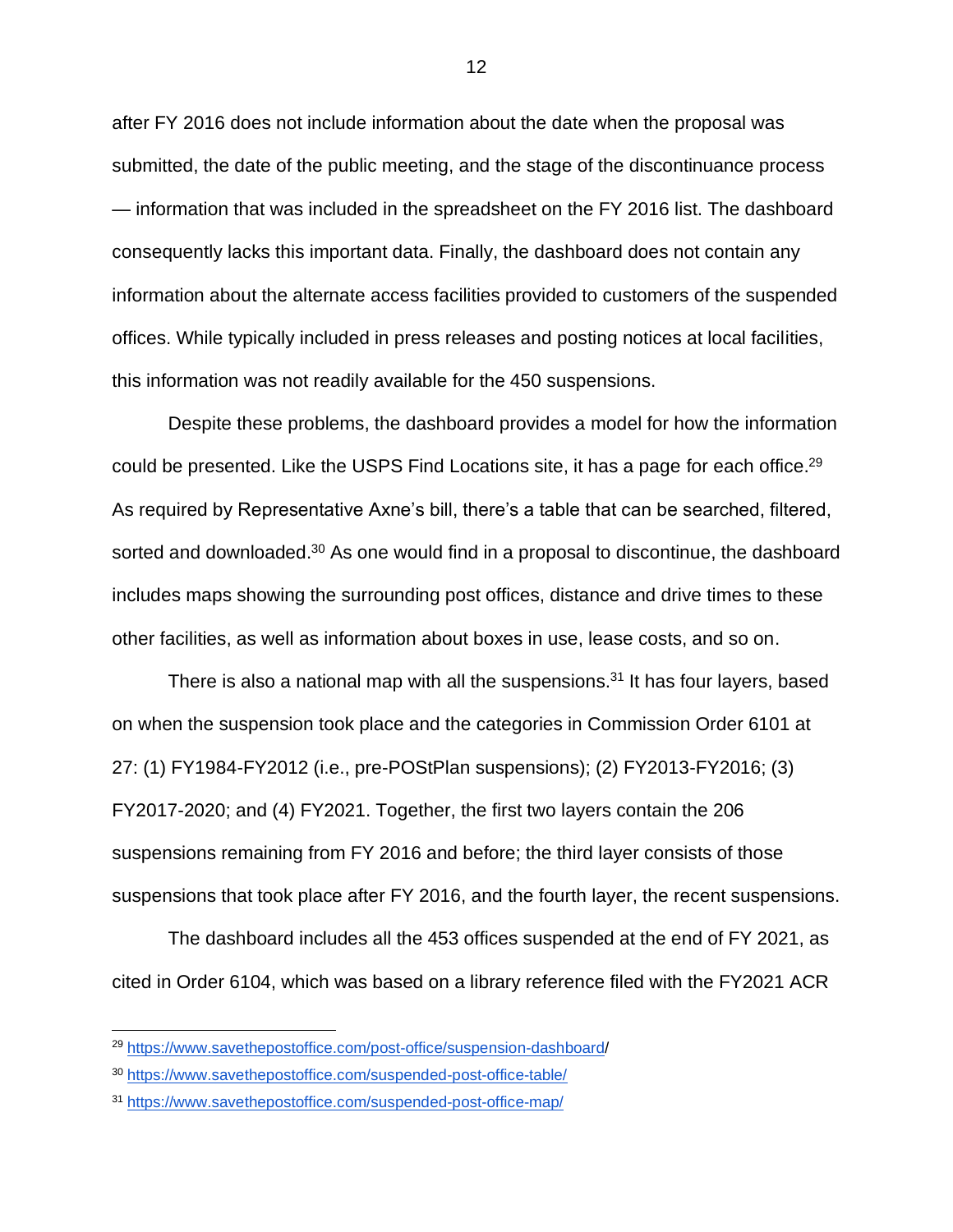on December 29, 2021.<sup>32</sup> This list was subsequently updated on February 11, 2022, with a list showing 425 offices suspended at the end of FY 2021.<sup>33</sup> The update list shows one office that had not appeared on the December 29 list, bringing the total on the dashboard to 454<sup>34</sup> This includes 207 suspensions from FY 2016 and before, plus 247 from after FY 2016. The dashboard shows 30 offices have been reopened and 424 remain suspended.<sup>35</sup>

The dashboard does not include suspensions that may have occurred but that do not appear on the two suspension lists provided by the Postal Service. For example, according to a USPS news alert, the post office in Sandia, TX was suspended due to safety concerns on October 9, 2020.<sup>36</sup> According to a news article, the Bay Station Post Office in Brooklyn, NY closed due to a fire in February 2021 and remained closed a year later.<sup>37</sup> According to a USPS Industry Alert, the post office in Powhatton, KS was

<sup>32</sup> See Docket No. ACR2021, Library Reference USPS-FY21-33, December 29, 2021, folder "USPS.FY21.33.Files," Excel file "PostOfficesFY2021.xlsx," tab "Suspension Summary." [https://www.prc.gov/dockets/document/120538.](https://www.prc.gov/dockets/document/120538) Available at [https://tinyurl.com/4ammxhuv.](https://tinyurl.com/4ammxhuv)

<sup>&</sup>lt;sup>33</sup> See ACR2021, Responses of the United States Postal Service to Questions 1-21 of Chairman's Information Request No. 11, February 11, 2022, ChIR 11 Response Attachments, "ChIR No. 11 Q 3," Tab "Suspended End of FY21." [https://www.prc.gov/dockets/document/120910.](https://www.prc.gov/dockets/document/120910) Available at [https://tinyurl.com/y8rjjrus.](https://tinyurl.com/y8rjjrus) For details about the discrepancies between the lists of December 29, 2021 and February 11, 2022, see the USPS response to Question 2. <https://www.prc.gov/docs/120/120910/ChIR%20No.%2011.Responses.pdf>

<sup>34</sup> The German Village Finance post office, suspended on May 30, 2019, did not appear on the Dec. 29, 2021 list, but it does appear on the Feb. 11, 2022, update.

<sup>&</sup>lt;sup>35</sup> The February 11 update shows 425 as still suspended, but two of them — Kenmore, MA and Glendale, KY — have reopened. The Kenmore, MA post office appears on the Feb. 11, 2022 list as suspended at the end of FY2021, but a USPS press release indicates it reopened at a new location on March 2, 2021. [https://about.usps.com/newsroom/local-releases/ma/2021/0302-postal-service-is-back-in-kenmore](https://about.usps.com/newsroom/local-releases/ma/2021/0302-postal-service-is-back-in-kenmore-square.htm)[square.htm.](https://about.usps.com/newsroom/local-releases/ma/2021/0302-postal-service-is-back-in-kenmore-square.htm) The Glendale, KY office appears on the Feb. 11 list as still suspended, but I've been informed by email that it was reopened in FY 2022.

<sup>&</sup>lt;sup>36</sup> "Sandia, TX, Post Office Temporarily Suspends Operations," USPS News, October 9, 2020. [https://about.usps.com/newsroom/local-releases/tx/2020/1009-sandia-tx-po-temporarily-suspends](https://about.usps.com/newsroom/local-releases/tx/2020/1009-sandia-tx-po-temporarily-suspends-operations.htm)[operations.htm](https://about.usps.com/newsroom/local-releases/tx/2020/1009-sandia-tx-po-temporarily-suspends-operations.htm)

<sup>&</sup>lt;sup>37</sup> "Sheepshead Bay Post Office still closed a year after fire," Brooklynpaper.com, April 19, 2022. <https://www.brooklynpaper.com/sheepshead-bay-post-office-still-closed-a-year-after-fire/>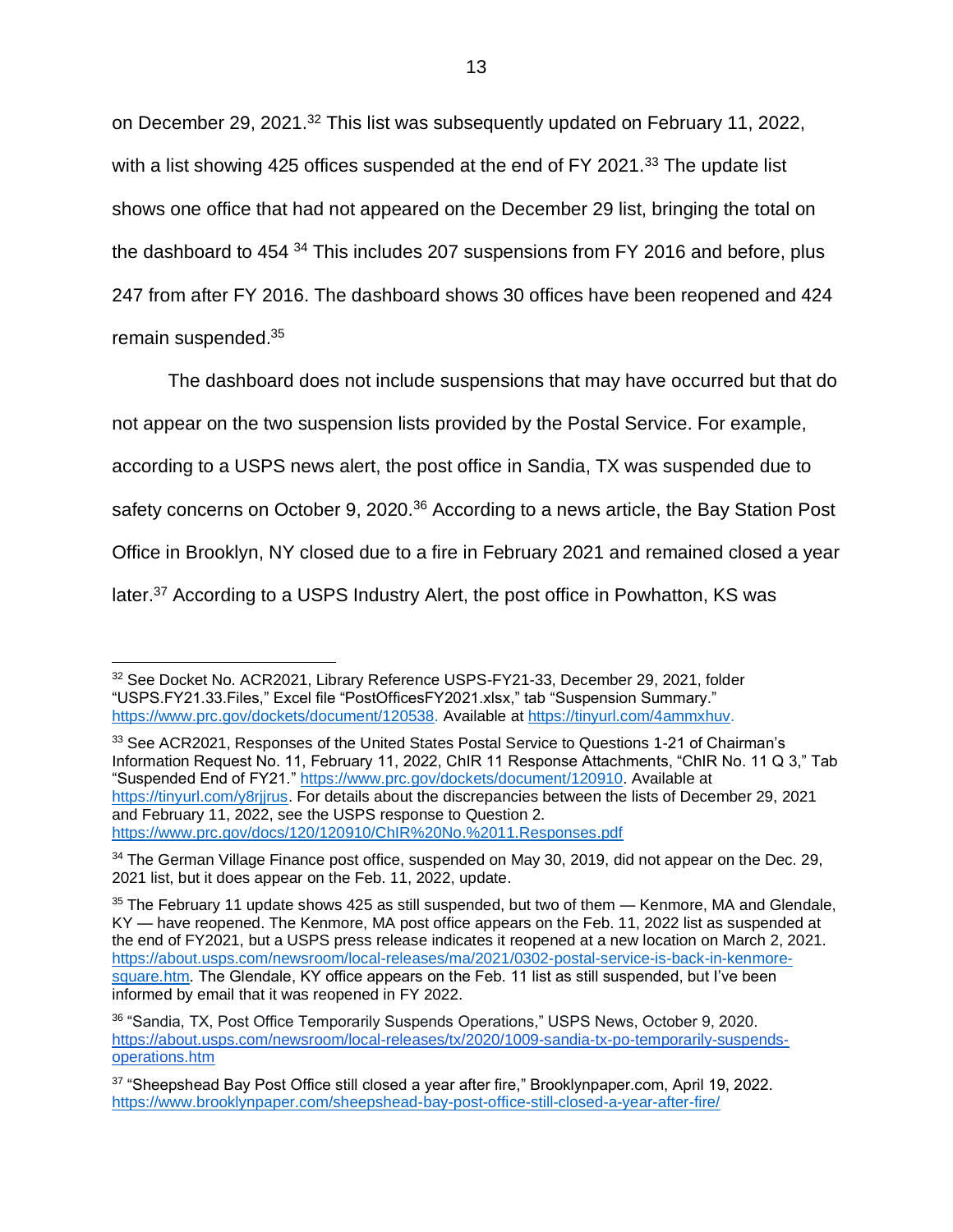suspended due to safety concerns on June 14, 2021.<sup>38</sup> According to a USPS news release, the post offices in Tangipahoa, LA and Boutte, LA were suspended due to safety issues following Hurricane Ida on September 7, 2021, and they did not reopen until March 28, 2022.<sup>39</sup> These suspensions all occurred during FY2021 and all but Bay Station appear on the disruption alert list, but none of them appears on the suspension lists provided to the Commission, and they haven't been included on the dashboard.<sup>40</sup>

### **Spatial Analysis**

The Commission states that it "welcomes comments with any data analysis related to suspended post offices, including, but not limited to, the spatial analysis of suspended post offices." Order 6101 at 4. In addition to the maps showing the locations of the suspensions and the maps showing nearby post offices, the dashboard contains a spreadsheet with a wide range of data, much of it available for spatial analysis. The following statistics are derived from this table. The numbers are approximations and, except where noted, encompass all 454 offices on the dashboard.

● Approximately 20 percent of the suspensions took place between fiscal years 1984 and 2012, 27 percent during FY 2012-2016, 22 percent during FY 2017-2020, and 30 percent during FY 2021.

 $38$  "Central Area - Kansas - Missouri District Office Temporarily Suspended – Powhattan Post Office," USPS Industry Alert, June 14, 2021. <https://postalpro.usps.com/node/9697>

<sup>&</sup>lt;sup>39</sup> "Tangipahoa and Boutte Post Offices to Resume Operations Monday, March 28," USPS News, March 25, 2022. [https://about.usps.com/newsroom/local-releases/la/2022/0325-tangipahoa-and-boutte-post](https://about.usps.com/newsroom/local-releases/la/2022/0325-tangipahoa-and-boutte-post-offices-to-resume-operations-march-28.htm)[offices-to-resume-operations-march-28.htm](https://about.usps.com/newsroom/local-releases/la/2022/0325-tangipahoa-and-boutte-post-offices-to-resume-operations-march-28.htm)

<sup>40</sup> See ACR2021, Responses of the United States Postal Service to Questions 1-21 of Chairman's Information Request No. 11, February 11, 2022, ChIR 11 Response Attachments, "ChIR No. 11 Q 3," Tab "Suspended During FY21." Available at [https://tinyurl.com/y8rjjrus.](https://tinyurl.com/y8rjjrus)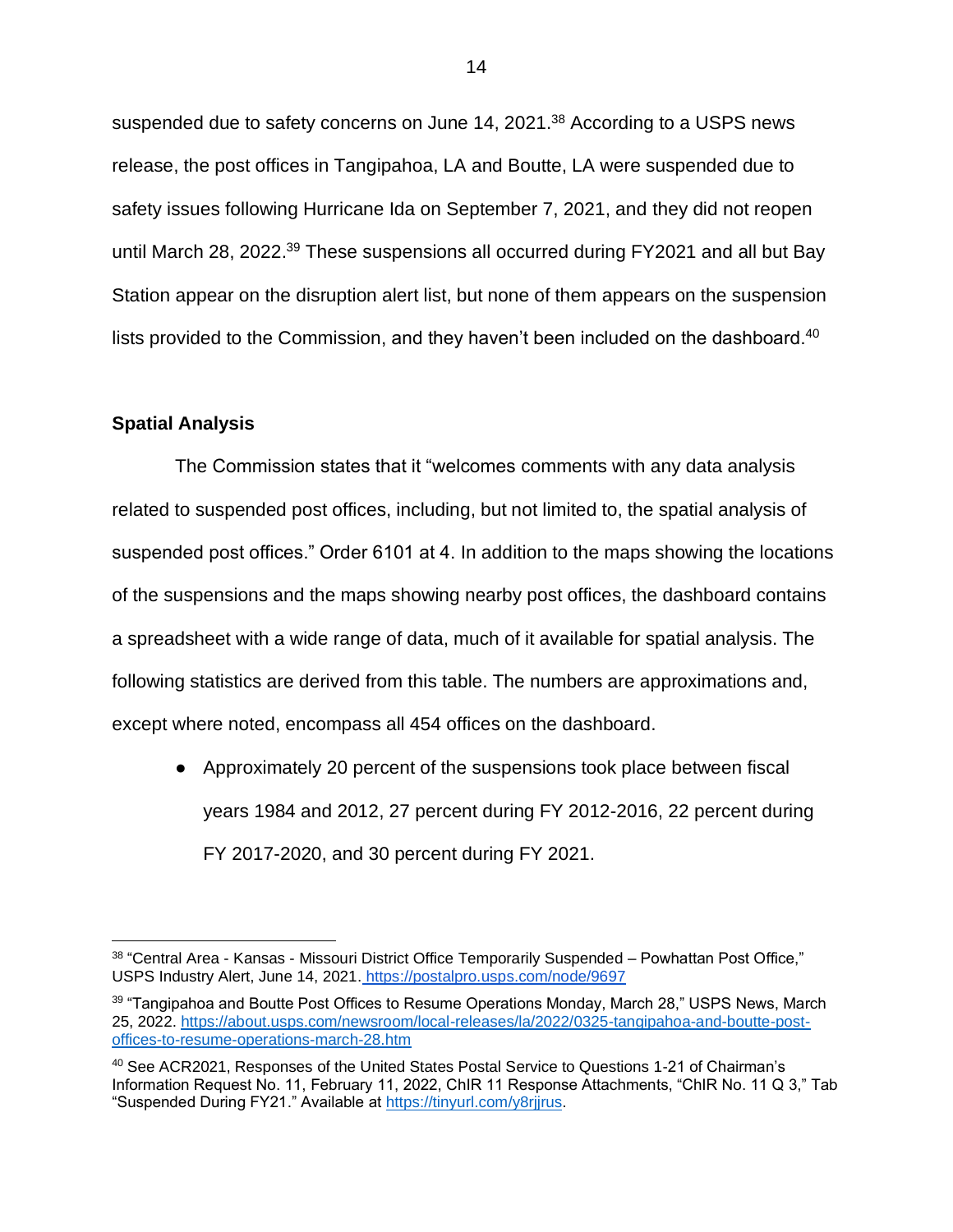- Lease-related issues are identified as the cause for 46 percent of the suspensions; safety issues, 29 percent; building damage, 8 percent; natural disasters, 5 percent; no qualified personnel, 3 percent; building closed by lessor, 2 percent; miscellaneous and other reasons, 7 percent.
- The dashboard shows that all 30 steps of the discontinuance process have been completed for 33 offices. Another 136 have reached step 29.<sup>41</sup>
- For the 424 offices still suspended at the end of fiscal year 2021, the average length of the suspension (as of September 30, 2021) was 5.7 years, with 19 suspensions over 15 years old, 66 suspensions over 10 years old, and 209 over 5 years old.
- The dashboard shows the required community meeting date for 189 offices. Approximately 64 took place more than ten years ago.
- Based on data from Postmaster Finder, which provides the date established for 127 of the suspended post offices, approximately 102 were established before 1900.<sup>42</sup>
- Approximately 288 of the suspensions occurred at POStPlan offices. That's 77 percent of the 372 unresolved suspensions that have taken place since POStPlan was implemented in 2012. Approximately 43% of the POStPlan offices were Level 2, 46 percent were Level 4, and 12 percent were Level 6. For context, under POStPlan, 13,161 offices were downgraded, and of these, 15% were Level 2, 52% were Level 4, and 33% were Level 6.

<sup>41</sup> For a description of these steps, see Order 6101 at 11 and Attachment at 1.

<sup>&</sup>lt;sup>42</sup> See [https://about.usps.com/who/profile/history/postmaster-finder.htm.](https://about.usps.com/who/profile/history/postmaster-finder.htm) A list of the offices with their established date is available at [https://tinyurl.com/44ypbwa6.](https://tinyurl.com/44ypbwa6)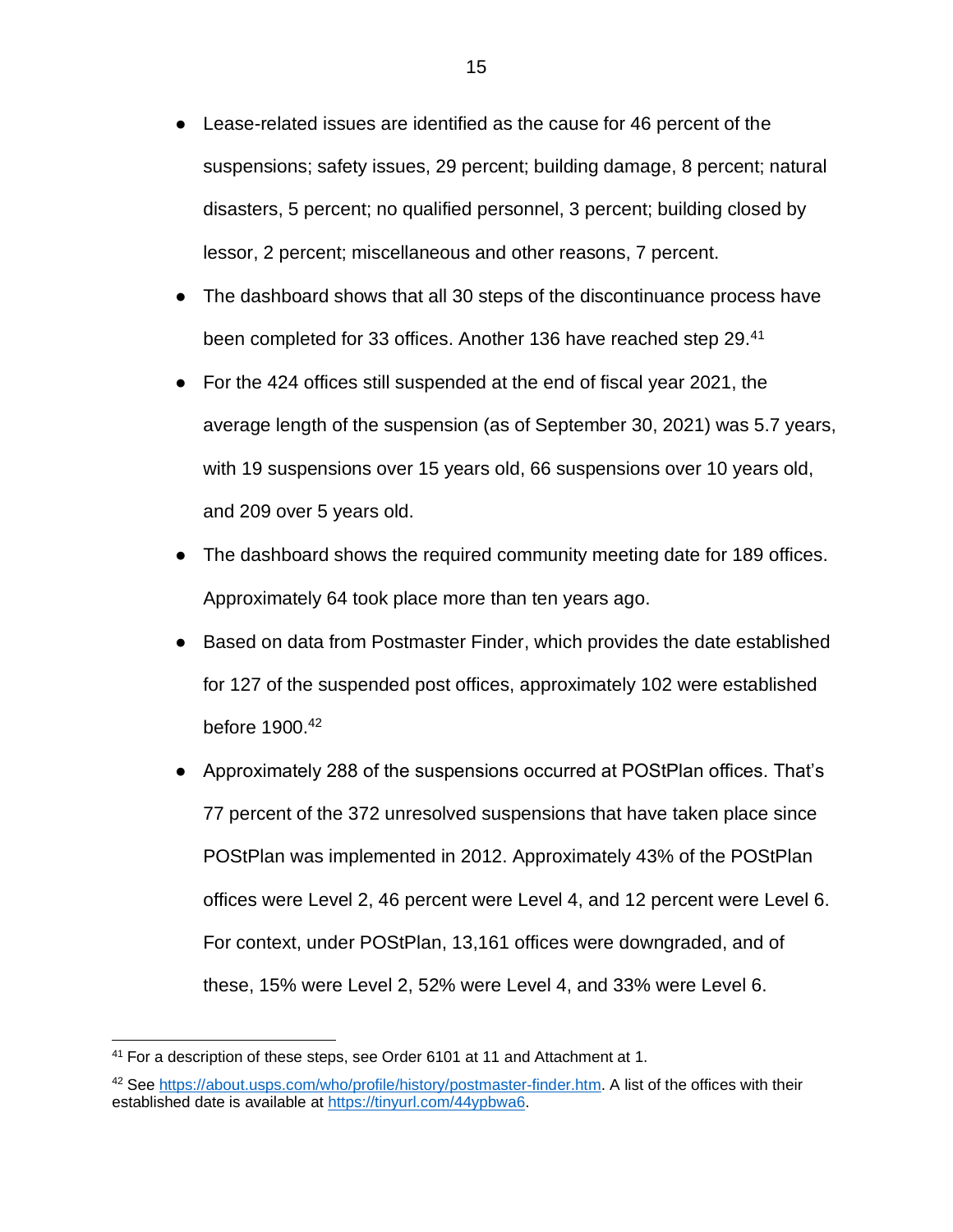- According to calculations derived from Google maps, the average distance to the post office nearest the suspended office was 5.2 miles, the average drive time, about 8 minutes. For the 250 post offices where the ZIP code population was 100% rural (and for which data were available), the average distance was 6.7 miles and average drive time, 9.3 minutes.
- Many of the nearby post offices reflected in these distances are POStPlan offices open only part of the day. The table shows that the average distance to the Administrative Post Office (APO) open 8 hours a day was about 10.8 miles. That is similar to the average distance to an APO on the full POStPlan list, 10.2 miles. $43$
- Each POStPlan office had, on average, 89 post office boxes. For all the POStPlan office, there were 26,400 boxes in use. Some of these boxes were relocated to other post offices, but many were not.
- Of the 372 suspensions for which the Zip code had a corresponding Census Zip, 250 occurred in ZIP areas that were 100 percent rural, with an average population of 635 and a total population of about 158,000. The total population for all these 372 suspension areas was 2.7 million, with an average population per ZIP code of 7,359.
- For the 314 offices for which data were available in the USPS facilities reports for 2015, the average annual lease cost was \$15,627. For the 193

<sup>43</sup> For data on POStPlan levels, workload, and distance to APO, see Library Reference USPS-LR-N2012-2/11, Summary Updated.xls, July 19, 2012. [https://www.prc.gov/dockets/document/83663.](https://www.prc.gov/dockets/document/83663) Available at [https://tinyurl.com/2mbe7en2.](https://tinyurl.com/2mbe7en2)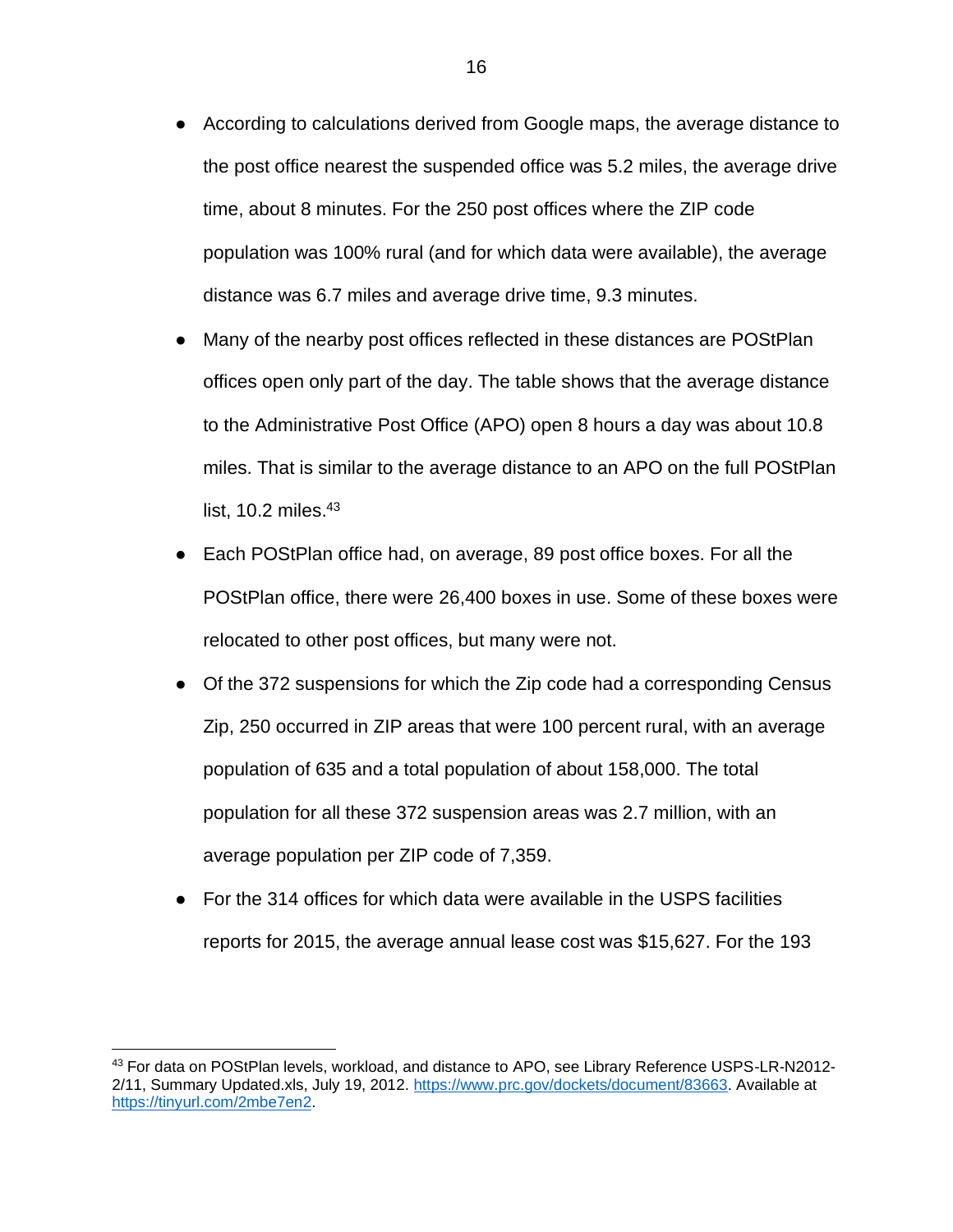offices in communities that were 100 percent rural, the average annual cost was \$5,341.

#### **Recommendations**

While none of the bills proposed in Congress to address suspensions has become law, they provide suggestions for how to avoid de facto closings via suspensions and prevent large backlogs of unresolved suspensions.

For example, as suggested by S.3452, when a suspension reaches a certain age, the Commission could direct, or strongly encourage, the Postal Service to hold another round of public input, through written comments and meetings. This would ensure that a discontinuance is not based on out-of-date information, and the additional requirement might incentivize the Postal Service to avoid long-term suspensions in the future.

As suggested by S.1204, appeals to the Commission should be encouraged, even for offices under suspension. The Postal Service is supposed to advise communities of their right to appeal, but it has historically limited this notification to independent post offices, not stations and branches and not suspended offices, for which it claims an appeal would be premature. But nothing prevents customers from appealing suspensions, and in the past, two such appeals had important results. In its order on *Hacker Valley, West Virginia*, the Commission denied the Postal Service's motion to dismiss the appeal as premature and initiated a public inquiry to develop a

17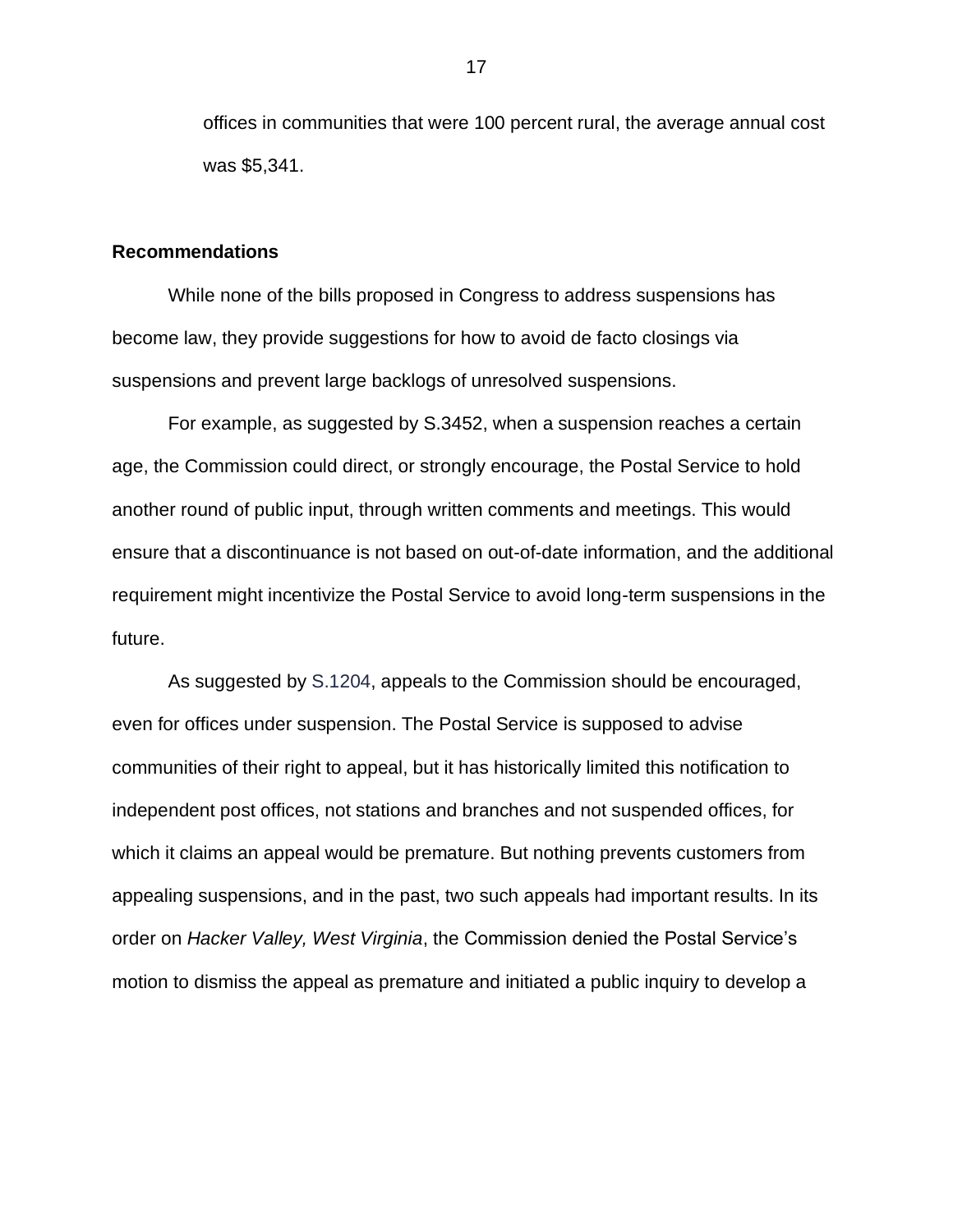more complete record on emergency suspensions.<sup>44</sup> In its order on *Climax, Georgia*, the Commission agreed that an appeal was premature but directed the Postal Service to submit periodic status reports, and the post office was eventually reopened.<sup>45</sup> If even a few of the communities now experiencing a suspension were to file appeals, the results could be equally significant. It's not clear from the material shared with the Commission if, how, when, and where customers have been notified of their appeal rights. The Commission should ensure that the communities impacted by suspensions are aware of this right.<sup>46</sup>

Finally, as suggested by H.R. 6355, the Commission should work with the Postal Service to create a suspension dashboard as described in the bill, along the lines of the prototype on savethepostoffice.com. As this prototype illustrates and as discussed above, there are many gaps in the data thus far provided by the Postal Service. It would therefore be useful if the Commission requested more information about the offices currently under suspension, including the following:

- a. A list of all the offices suspended at the end of FY 2021 showing the full address for each: street address, state and zip.
- b. For the suspensions since FY 2016, a list showing if and when a proposal to discontinue was posted, when a public meeting was held, and what stage has been reached in the discontinuance process.

<sup>44</sup> Docket No. A2009-1, Order on Appeal of Hacker Valley, West Virginia Post Office Closing, October 19, 2009.<https://www.prc.gov/docs/65/65247/Order%20319.pdf>

<sup>45</sup> Docket No. A2013-3, Order No. 1852, Climax GA, October 22, 2013. <https://www.prc.gov/Docs/88/88074/Order%20No.%201852.pdf>

<sup>&</sup>lt;sup>46</sup> In comments submitted for the 2010 Public Inquiry on suspensions, the Public Representative recommended that the Commission treat suspensions older than ten months as discontinued and ripe for review and that future suspensions be treated as discontinuances unless there was a demonstrable emergency. See Initial Comments of the Public Representative, Docket No. PI2010-1, March 2, 2010, at 18.<https://www.prc.gov/docs/66/66983/PI2010%201%20PR%20Initial.pdf>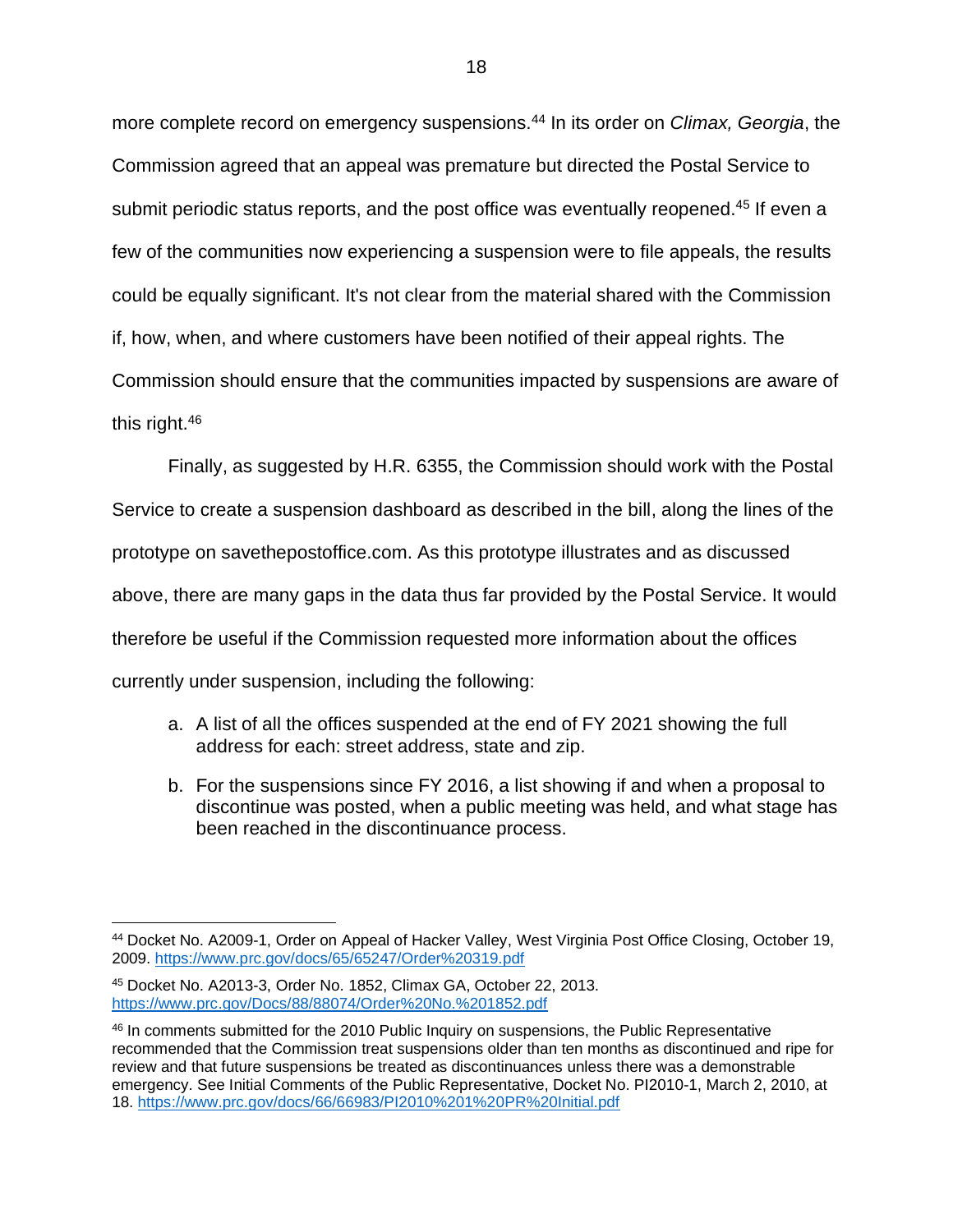c. As suggested by Rep. Axne's bill, a list showing the alternate access facilities, at least for the more recent suspensions.

The Postal Service may object that responding to such requests is too burdensome, but it has ready access to most, if not all, of this information in its Discontinuance Tracking System and other facility databases.<sup>47</sup> In any case, a more significant burden has fallen on the customers and communities whose post offices have been suspended. The Postal Service should at least be able to provide more information about the suspended offices.

## **Conclusion**

The Commission is in the process of creating a dashboard for service performance.<sup>48</sup> In Order No. 6104 establishing the Public Inquiry on this dashboard, the Commission explains that "Congress has encouraged federal agencies to improve the quality and accessibility of their data. The Commission is required to comply with the OPEN Government Data Act, and the Commission looks to open data policies for guidance on transparency initiatives." The Commission also states that it is interested in hearing comments about "What, if any, other dashboards should the Commission develop that are consistent with the Commission's statutory authorities."<sup>49</sup>

<sup>&</sup>lt;sup>47</sup> The issues associated with gaining access to the Postal Service's records about suspensions and discontinuances were discussed by the Public Representative in the 2010 Public Inquiry. See Initial Comments of the Public Representative, Docket No. PI2010-1, March 2, 2010, at 12-13.

<sup>48</sup> The Postal Service is also required, by the Postal Service Reform Act of 2022, to develop and maintain a publicly available dashboard to track service performance. [https://www.congress.gov/bill/117th](https://www.congress.gov/bill/117th-congress/house-bill/3076)[congress/house-bill/3076](https://www.congress.gov/bill/117th-congress/house-bill/3076)

<sup>49</sup> Docket No. PI2022-2, Order No. 6104, Notice and Order Providing an Opportunity to Comment on the Service Performance Dashboard, February 10, 2022, at 5. <https://www.prc.gov/docs/120/120889/Order%20No.%206104.pdf>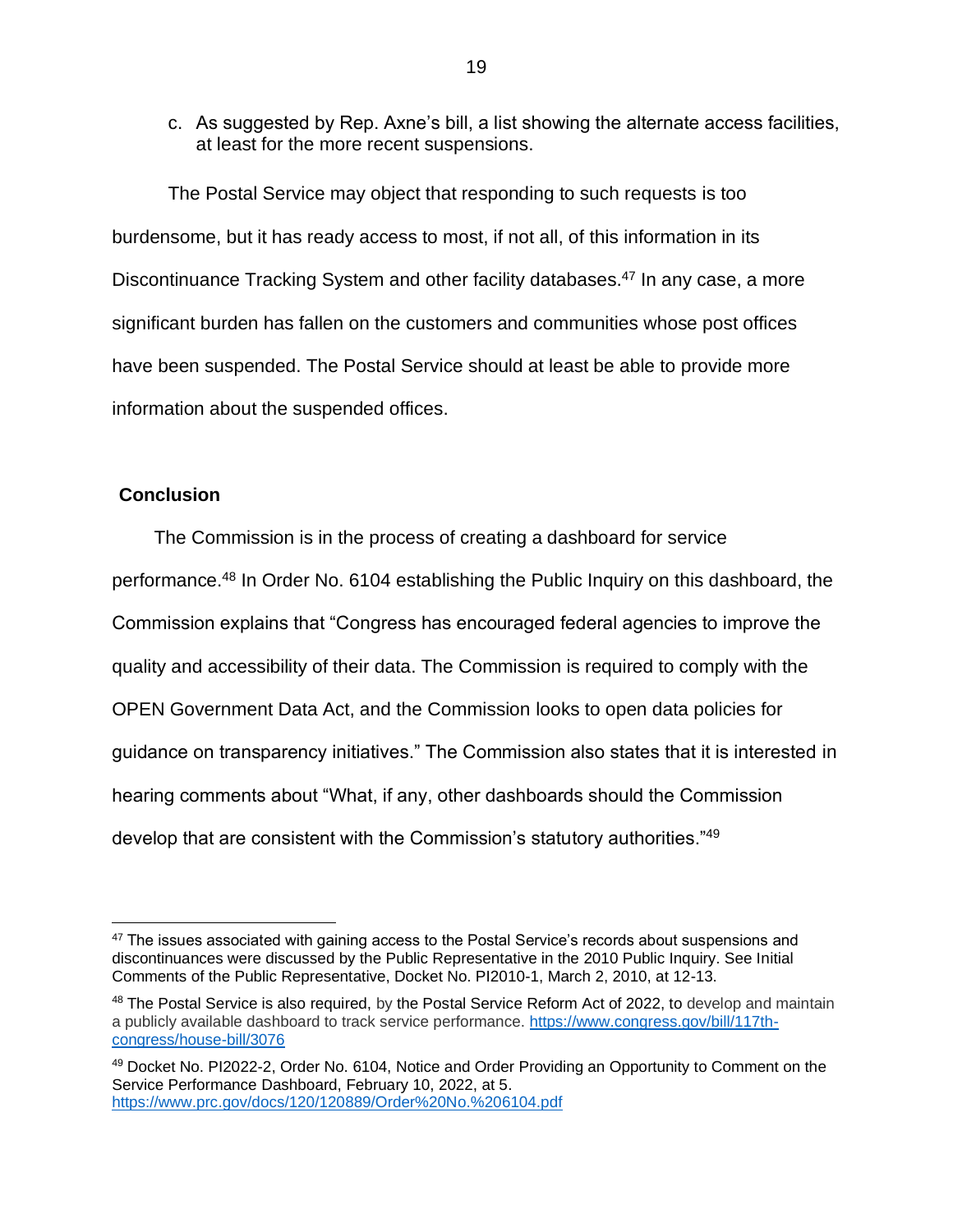A suspension dashboard would clearly be consistent with the Commission's statutory authority, and it would be an excellent way to improve the quality and accessibility of suspension data and to respond to the OPEN Government Data Act.

An easily accessible and comprehensive suspension dashboard would provide individuals in communities impacted by a suspension with important information about the status of the suspension and/or discontinuance, the locations of alternative facilities, and the date and location for upcoming community meetings. By including elements of the administrative record, the dashboard would make it much easier for the public to access the kind of information that gets posted during a discontinuance review information that is especially difficult to find when the post office has been suspended. The dashboard would also make the suspension information already being shared with Commission as part of the annual compliance review much more accessible. As it is, locating the key spreadsheets on the Commission's website is a challenge, and there are so many versions and corrections it's very difficult to know which is the most recent and reliable. The dashboard would ensure that there's an accurate, up-to-date listing of the impacted offices, and it would address the problem of inconsistencies between iterations of the suspension lists, the service alert list, the Find Locations website and news releases, as discussed above. The dashboard would also pre-empt the need for the Commission to respond to any ad-hoc information requests it receives from the public or from Congress about specific suspensions.

A suspension dashboard would increase transparency and accountability and encourage the Postal Service to expedite the resolution of the backlog of suspensions. As the Commission observed in 2011 concerning the first public inquiry into

20